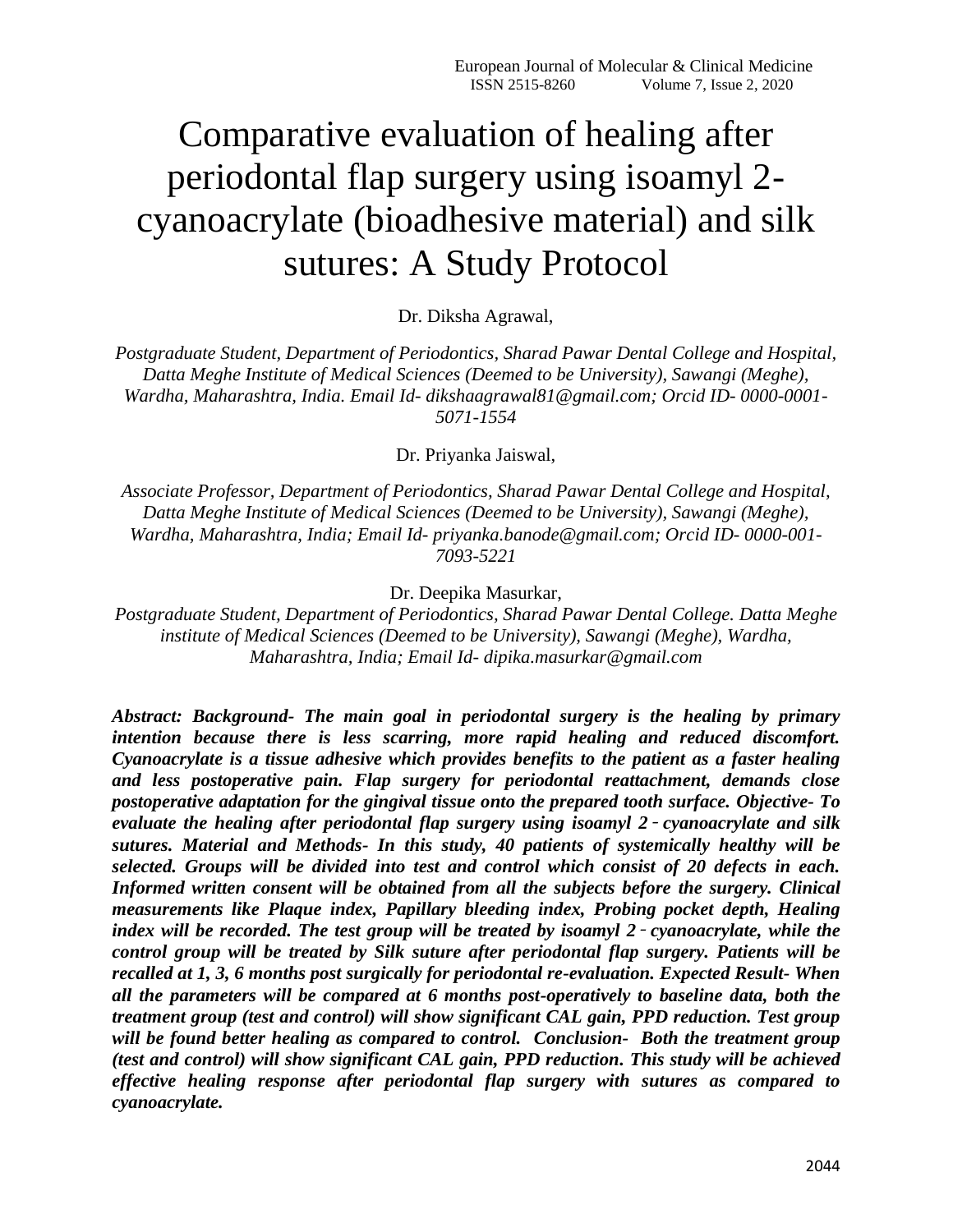## *Keywords- Cyanoacrylate, Healing, Periodontal flap, Intrabony defects*

## **Introduction:**

Periodontal plastic procedures are of utmost important for the regeneration of lost periodontal tissues. Healing of the oral mucosa through primary closure is appreciable after surgical procedure. Primary closure of wound shows less scare, fast healing  $\&$  less pain.<sup>(1)</sup> Closure of surgical area through suturing has been found to be standard technique from ancient times.<sup>(2)</sup> Various evolution come forward for the closure of wound which includes staples, adhesive tapes, adhesive glues, and fibrin sealants have to accelerate the healing.<sup> $(3-5)$ </sup> New innovation in tissue adhesives have been approved by the US Food and Drug Administration. They have found that tissue adhesives can replace the sutures in 25% to 33% in numerous cases of wound closure.<sup>(6)</sup> From many years, application of surgical sutures has been carried out. Numerous biomaterials are used to suture the surgical area such as natural and synthetic. But several complications have been come across like fistula & granulation formation. Through suturing the piercing of parenchymal and inflammatory tissues takes place. Disruption in capillary action occurs through twisted or braided suture biomaterials which may cause inflammation & infection at surgical site as well as it impose removal of the suture thread at the 7 or 10 days postoperatively. These sutures may pose operator skills, high level of clinical judgement, exact control over the force application on the suture to avoid excess/inadequate tension in the suture. If force get exceeds it may leads to flap tear, necrosis and impaired the healing process.<sup> $(7)$ </sup>

This limitations of sutures poses in creation of tissue adhesive for the closure of wound at surgical site. It reduces the efforts, avoids the pain of needle prick and tearing of flap. A novel innovation in tissue adhesive is Cynoacrylates. First proposed by Coover et al. in 1959 and marketed as Isoamyl 2 - cyanoacrylate. Chemical formula of cyanoacrylate materials is H<sub>2</sub>C  $= C$  (CN) COOR, where R-can be substituted for any alkyl group ranging from management of disease-induced changes in the periodontal methyl to decyl.

From Literature have been observed that the use of cyanoacrylates in the repair of organs, skin, vessels, nerves, mucosa grafts, closure of laceration wounds and incisions in many surgeries.<sup>(10-</sup>

<sup>11)</sup> Application in cases of extraction sockets, fixation of mandibular fractures, healing of intra oral wounds, fixation of free gingival grafts, healing of periodontal flaps were observed predictable outcomes with this cyanoacrylate.  $(12-13)$ 

It has advantage of easy application, biocompatible for tissues, bacteriostatic, non-toxic, rapid adhesive property & achieve immediate haemostasis. It get solidifies rapidly alkaline media and slowly in acidic media within 5- 10 seconds as well as shows no absorption into the blood streams. Thus, the aim of present randomized parallel clinical trial will be evaluated healing after periodontal flap surgery using isoamyl 2‑ cyanoacrylate and silk sutures.

## **OBJECTIVES**

- 1) To evaluate healing after periodontal flap surgery using isoamyl 2‑ cyanoacrylate
- 2) To evaluate healing after periodontal flap surgery using silk sutures
- 3) To compare and evaluate healing after periodontal flap surgery using isoamyl 2‑ cyanoacrylate and silk sutures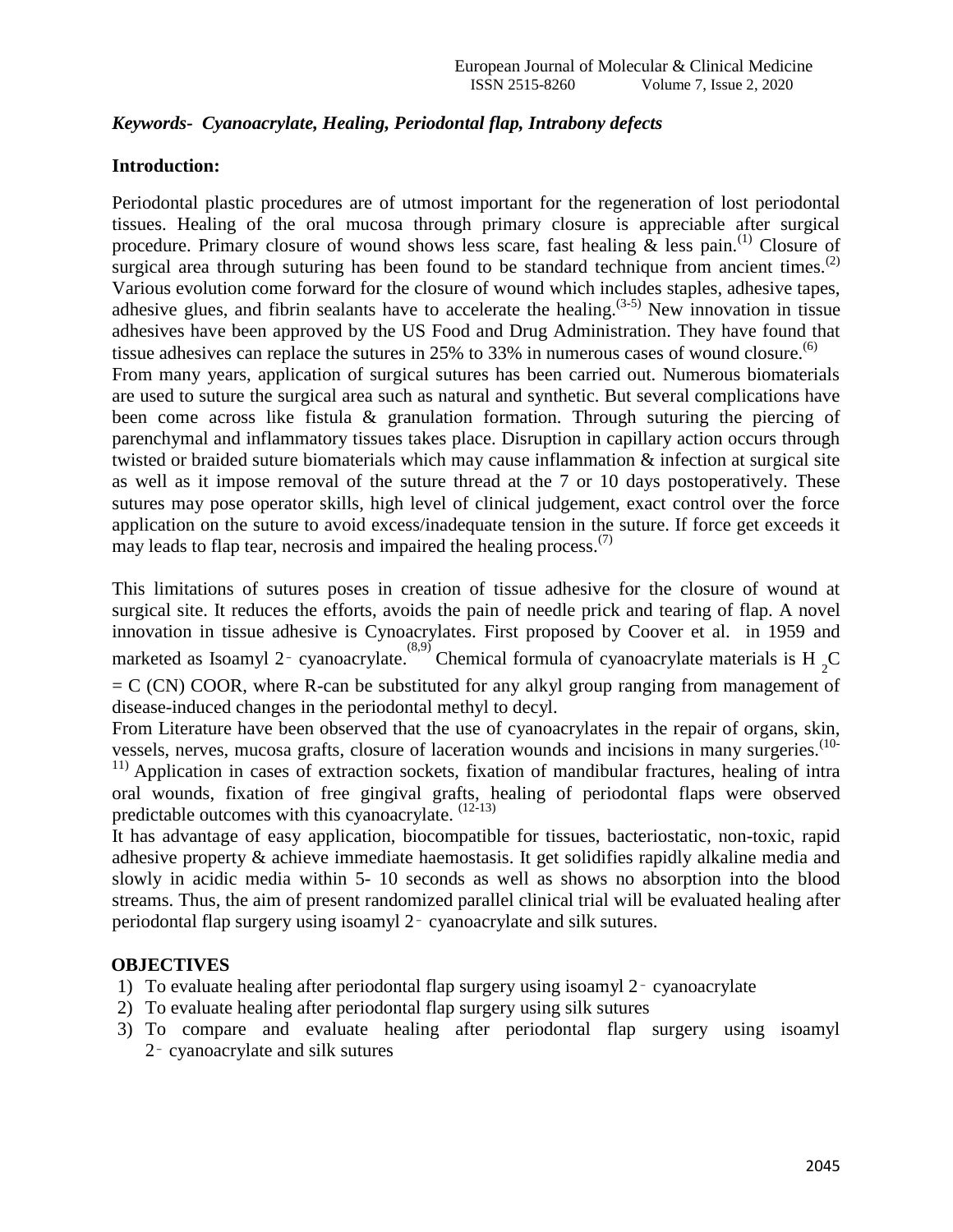# **STUDY POPULATION:**

σ is population Standard Deviation(SD)

d is the difference to be detected

From the previous article it was proved that

- 1. Standard Deviation in first group  $SD_1 = 0.49$
- 2. Standard Deviation in first group  $SD_2 = 0.22$
- 3. Mean of first group  $= 0.94$
- 4. Mean of second group  $= 0.6$

## **After calculating in open Epi, version 3, open source calculator- SSMean**

So by above formula sample size will be 40

Thus each group will have a sample size of 20.

 24 patients having moderate to severe chronic periodontitis with clinical criteria (i.e., probing depth of  $\geq$ 5 mm and bone loss on radiograph  $\geq$ 50%) will be selected from the outpatient Department Of Periodontics, Sharad Pawar Dental College, Sawangi (Meghe), Wardha, using following criteria.

# **INCLUSION CRITERIA:**

- 1. Patient should be free of systemic diseases.
- 2. Presence of  $\geq$  5mm or deep periodontal pockets indicated for periodontal flap surgical procedures.
- 3. Presence of minimum  $\geq 2$  mm zone of keratinized gingiva surrounds the test teeth which allows full soft tissue coverage at defect site.

# **EXCLUSION CRITERIA:**

- 1. Presence of localized aggressive periodontitis.
- 2. Patients with poor oral hygiene care (Plaque Index  $\geq$ 1)
- 3. Patient who smokes (with recent history of smoking more than 10 cigarettes /day) or who consume any type of tobacco products.
- 4. Study tooth with improper endodontic / restorative therapy.
- 5. Study tooth with mobility exceeding grade II and exhibiting a class III or class IV furcation defect.
- 6. Previous History of periodontal surgery in selected quadrant selected for study purpose.
- 7. Pregnant females or lactating mothers.
- 8. Clinically determined and/or radiographic examined untreated acute infection present at selected area.
- 9. Presence of apical pathology, cemental pearls, root irregularities and fracture which causes difficulty in removal through odontoplasty process, untreated decayed tooth at cementoenamel junction or at root surface.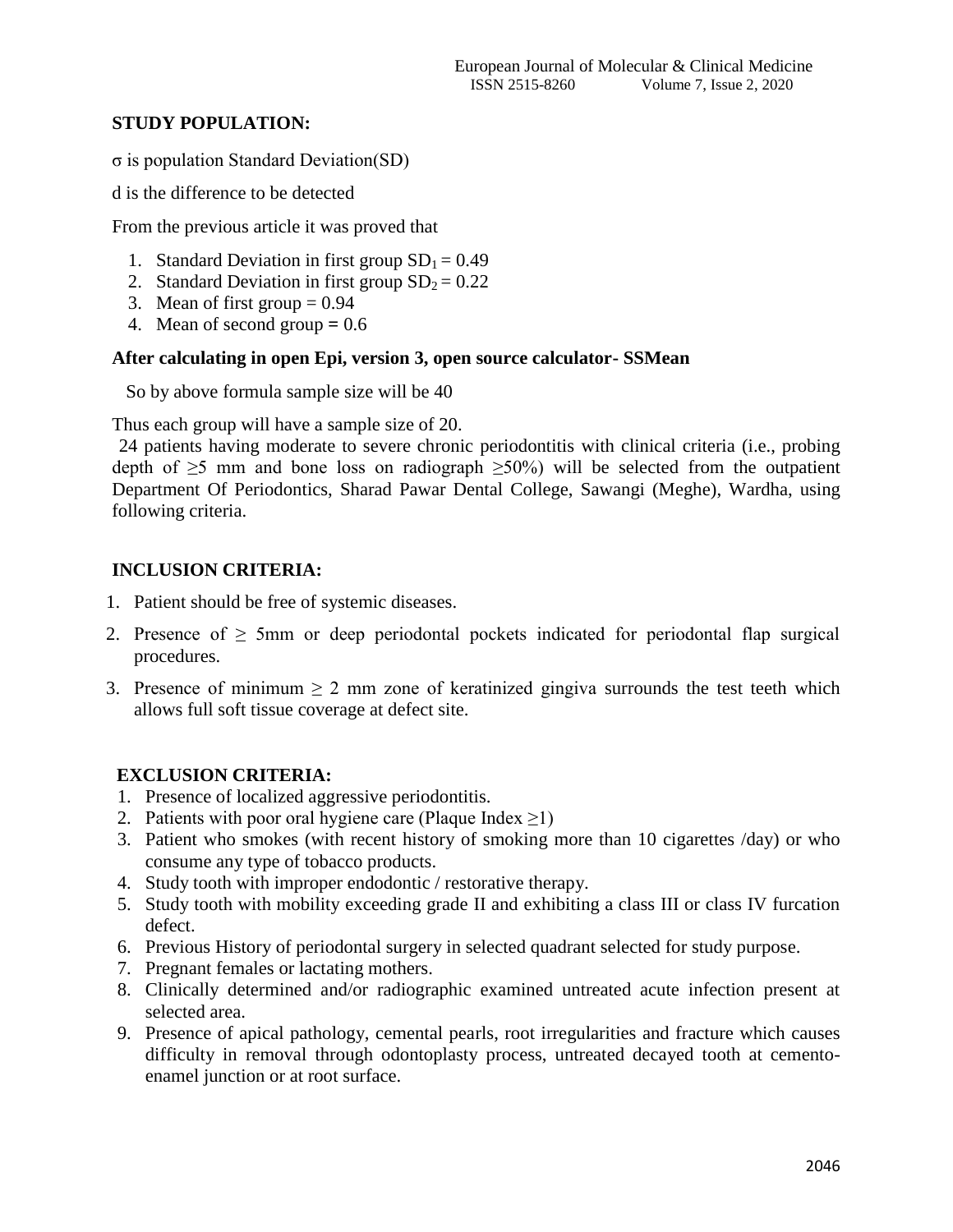Information related to dietary status, oral hygiene care, systemic background, gingival and periodontal condition details will be documented precisely in charts. Clinical evaluation of patients will be done through mouth mirror and William's graduated periodontal probe in good illumination.

## **INITIAL THERAPY:**

In first visit, full mouth scaling will be undertaken followed by root planing under local anesthesia if required. Coronoplasty will be carried out and oral hygiene instructions will be given to patient. Plaque control measures will be repeated until plaque score will be  $\leq 1$ . After initial therapy, periodontal evaluation will be carried out once in 2 week.

The information about the need of study will be clarified and signed informed consent will be taken from patients. Study protocol is approved by Ethical committee of DMIMS (DU)/IEC/Aug-2019/8295), Sawangi (Meghe), Wardha.

For the Standardization of probe angulations and accurate position, custom made occlusal acrylic stent will be made. Alginate impression will be taken for cast model preparation on which occlusal stent will be fabricated through use of acrylic material. Stent should cover the occlusal surface of test tooth and extend to minimum one adjacent tooth and covers the coronal third of teeth. A reference point (slot) will be marked on the stent at the deepest site of involved tooth to facilitate reproducible periodontal probe positions. The apical margin will be linear and served as a fixed reference point.

## **STUDY DESIGN:**

In this randomized clinical trial, split mouth study before undergoing surgical treatment, the chosen defects will be allocated randomly. In this study, 40 patients of systemically healthy will be selected. Groups will be divided into test and control which consist of 20 defects in each. The test group will be treated by isoamyl 2‑ cyanoacrylate, while the control group will be treated by Silk suture after periodontal flap surgery.

## **CLINICAL MEASUREMENTS:**

Clinical measurements like Plaque index, Papillary bleeding index, Probing pocket depth, Healing index will be recorded. Papillary bleeding index and periodontal probing depth will be assessed again 6 weeks and 3 months after surgery, plaque index at 1 week, 6 weeks, and 3 months post-surgery and early healing index [Wachtel *et al.*]  $(14)$  will be assessed after 1 and 2 weeks post-surgery.

Oral health status of patient will be examined by using plaque index which will represent the accumulation of plaque present above the gingival margin of teeth. Gingival inflammation will be measured through Papillary bleeding index.

# **A. Indices**

**1. Plaque Index (PI)-** Turesky – Gillmore –Glickman Modification of Quigley-Hein 1970 (15)

**2. Sulcus Bleeding Index (SBI)-** Muhlemann & Son 1971<sup>(16)</sup>

**3. Healing Index** - Wachtel et al 2003<sup>(14)</sup>

## **B. Probing Measurements**

Both treatment groups will be recorded to evaluate the finding by probing measurement. Probing pocket depth will be measured from base of the pocket upto gingival margin. These measurements will be recorded with a UNC-15 calibrated (University of North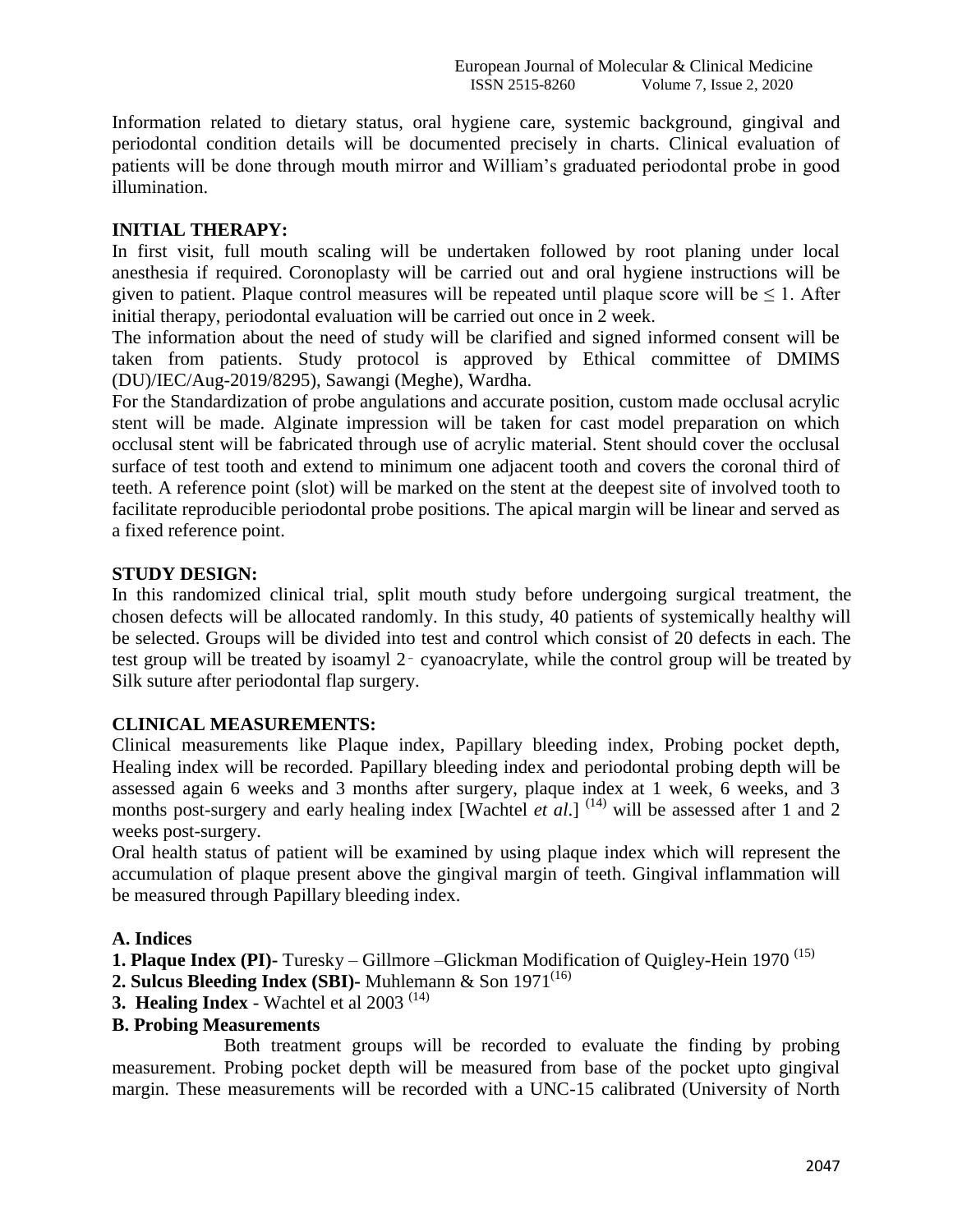Carolina, Hu-Friedy) periodontal probe. These clinical parameters will be recorded after preparation of acrylic stent at baseline, at 3 months and at 6 months after surgery.

The width of keratinized gingiva will be recorded by measuring the sulcular depth and attached gingiva (from mucogingival junction upto free gingival groove) through UNC-15 calibrated Periodontal Probe. All the probing measurements will be recorded at baseline and 6 months of surgery.

## **SURGICAL PROCEDURE:**

Before surgical treatment, patients will be advised to swish with 0.2 % chlorhexidine gluconate mouthwash for about 1-2 minute. Under all aseptic precaution and condition, nerve block will be given with local anesthetic solution of 2% xylocaine  $(17,18)$  containing 1:1,00,000 epinephrine.

## **Flap Design (Incisions):**

Bard-Parker number 12 or 15 surgical blades will be used to achieve predictable reflection of defect site. For reflection of flap intracrevicular incision will be given on buccal and lingual aspects. To achieve primary wound closure and to preserve complete interdental papillae, the incisions should be given as far interproximally as possible. To achieve added exposure, vertical releasing incisions will be placed on adjacent tooth.

## **Flap reflection:**

To gain access to alveolar bone in area of bone defect, periosteal elevator (24G Hu-Friedy, USA) will be used to raise the full thickness flap. Thorough debridement of defect will be carried out by removing diseased tissue from undersurface of the flap and at the same time, proper measures should be taken to prevent the flap rupturing or papillae loss.

## **Debridement and root surface management:**

Debridement of osseous defect will be initially done with hand scalers and curettes (Gracey curettes, Hu-Friedy, USA) followed by power driven scalers. The undersurface of the flap or papillae will be debrided judiciously to prevent over trimming of the flap. Thorough root planing will be done with hand instruments.

Depth of the vertical bone defects (BD) will be measured. The total osseous wall present will be recorded with UNC-15 probe. All osseous defects measuring  $\geq$  3 mm vertically will be included in the study. Intra marrow penetration of the base of the defect through use of half round bur will be done to ensure sufficient bleeding from the site.

## **Procedure for test group:**

After debridement, the flap was trimmed and repositioned to accomplish as much complete interproximal closure as possible. Isoamyl 2‑ cyanoacrylate was placed in a dropwise manner on the flap margins, which were held in place. The application was done till a thin film of set cyanoacrylate formed. No periodontal pack was used.

## **Procedure for control group**

The flap was then sutured with surgical silk material using interrupted sutures as necessary. No periodontal pack was used.

## **Post-operative care:**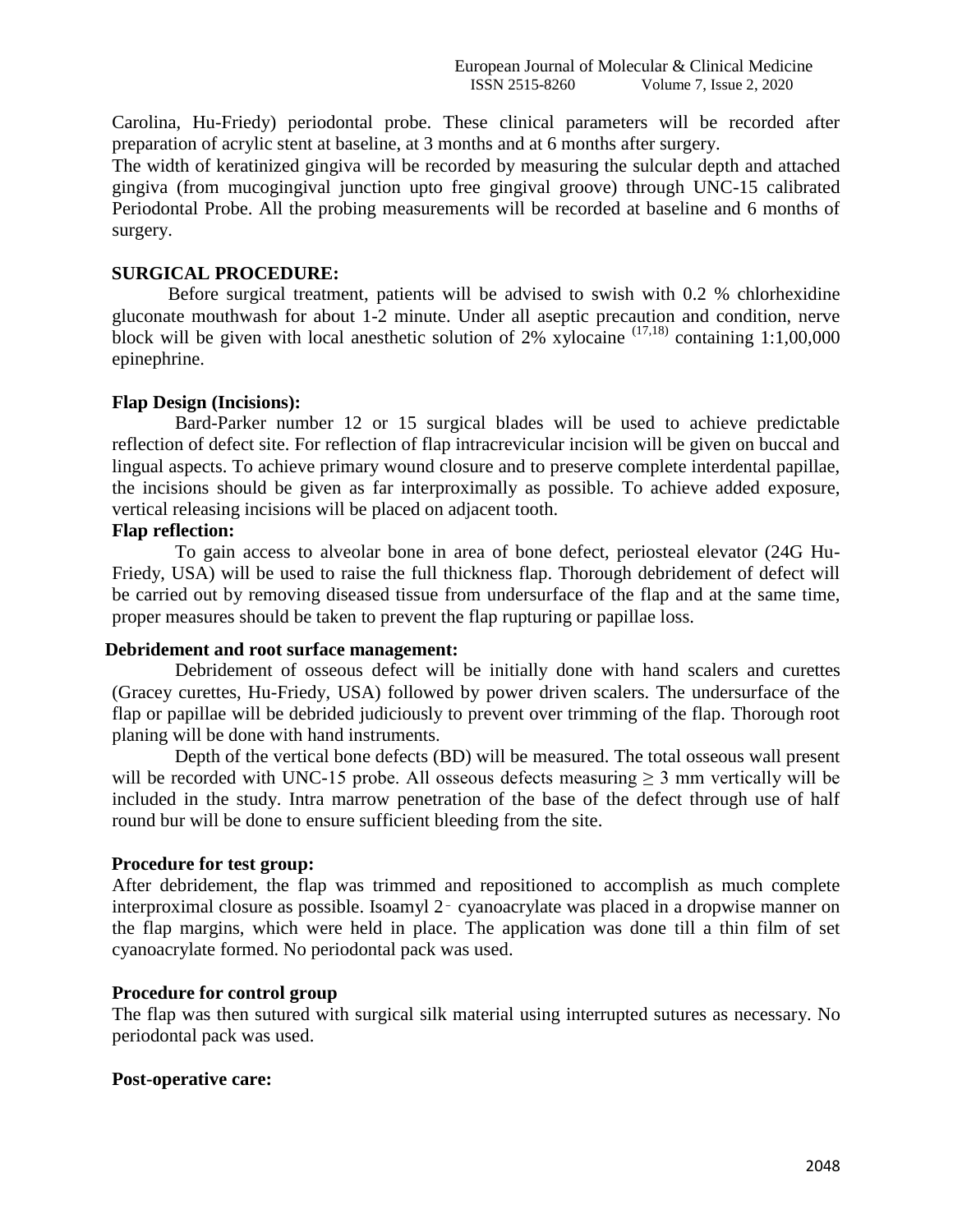Post-operative medications will be prescribed which includes antibiotics & analgesics for 5 days. Patients will be advised to swish with 0.2% chlorhexidine mouthwash for about 6 weeks. Removal of Periodontal dressing and sutures will be done at 8-10 days after the surgery. Use of tooth brushing or chewing will be not allowed for 6 weeks in the treated area. Patients will be informed to cleanse the operated area in an apico-coronal direction with cotton pellet dip in 0.2 % chlorhexidine for additional 2-3 weeks. After that oral hygiene measures like brushing and interdental cleaning aids will be reinstructed to stop use of that and also resume the use of this chlorhexidine mouthwash.

#### **Maintenance care:**

Patients will be followed at 1, 3, 6 months post surgically for evaluation of PI and PBI. Oral hygiene care given to patient at every visit along with ultrasonic scaling. Care will be taken not to probe upto 6 month after surgery.

## **Re-examination:**

A complete post operative evaluation will be performed at 6 months post-surgically. All clinical parameters and measurements will be re-assessed. In addition standardized radiographs and clinical photographs will be obtained at 6 month post surgery.

#### **Statistical Analysis:**

Indices like plaque index and papillary bleeding index and also all clinical parameters which includes healing index will be assessed by calculation of means and standard deviation (Mean  $\pm$ SD) values. Student's paired t-test will be applied to each treatment group to compare the data from baseline to 6 months. Student's unpaired t-test will be used for comparisons between the two treatment groups at baseline level and at 6 months follow up period. If the probability value  $(p) \ge 0.05$  then, difference found will be non-significant and if  $p < 0.05$ , it will be considered as significant.

## **Expected Result:**

When all the parameters will be compared at 6 months post-operatively to baseline data, both the treatment group (test and control) will show significant CAL gain, PPD reduction. Test group will be found better healing as compared to control. Patient perception for pain will be evaluated through questionnaire and will be observed more significant results in iso-amyl cyanoacrylate group as compared to suture group. More plaque accumulation will be evaluated in suture group as compared to cyanoacrylate group because of the absence of the test materials, which will be removed at 7 days. Cyanoacrylate group will be observed the absence of pain, discomfort, burning sensation & esthetically acceptable for the patients.

#### **Discussion**

The current study will be carried out to compare and determine the healing response after periodontal flap surgery with sutures and cyanoacrylate. Tissue adhesive acts through valence bonding and van der waal's force (Miller et al.).<sup>(19)</sup> Cyanoacrylate has better property to close the margins together.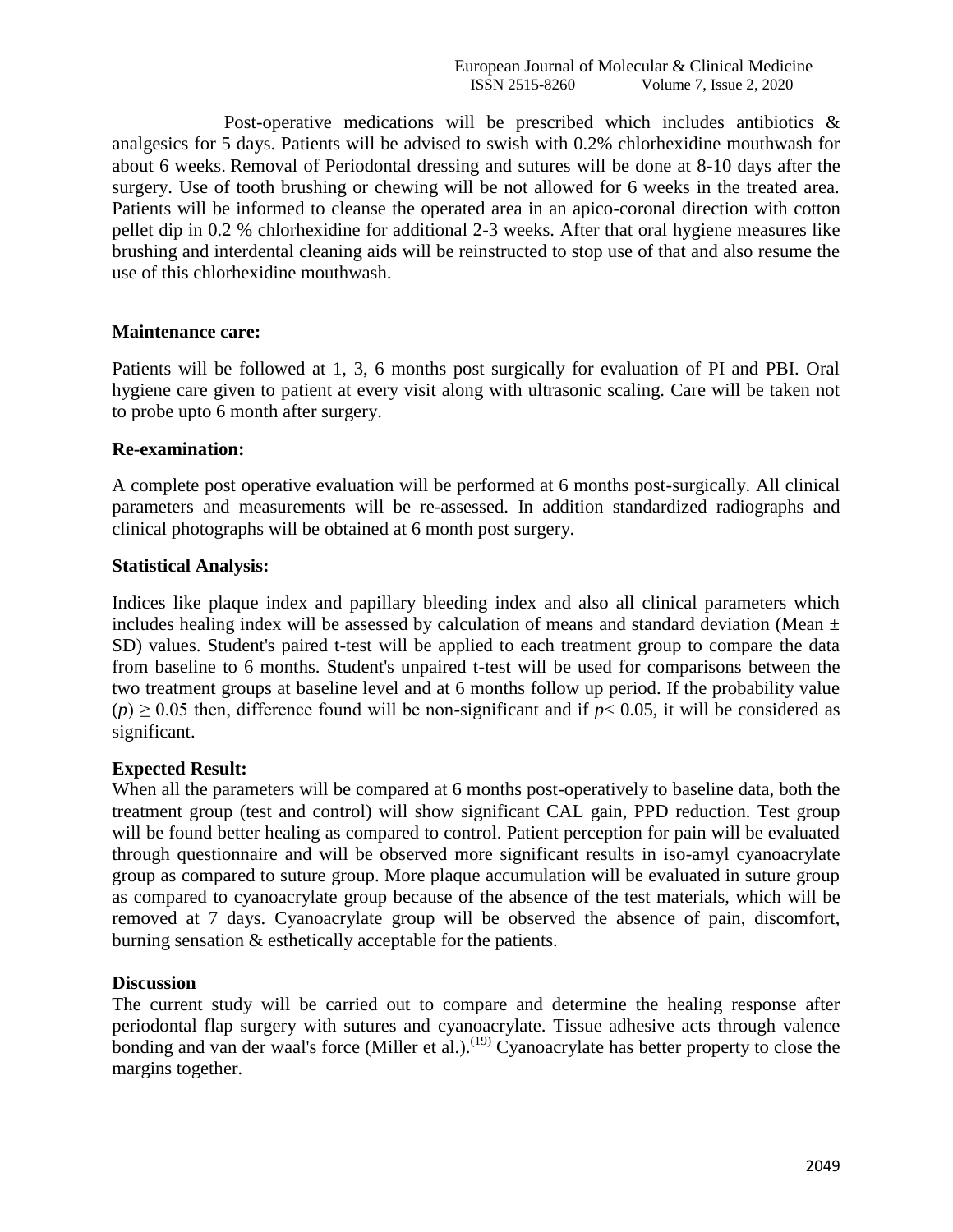In the present study, plaque accumulation more at the suture area due to difficulty in oral hygiene care. As the threads of suture material may act as a site of plaque and food accumulation. This findings will be similar to those reported by Binnie and Forrest.<sup>(20)</sup> Statistical significant difference will be observed when pain/discomfort, burning/itching, and esthetics will be evaluated in between test and control group. This study will be similar with findings reported by Giray et al.<sup>(21)</sup>. Padhye and Pol<sup>(22)</sup> stated that cyanoacrylate has been found to be an ideal alternative for suture with advantage with respect to time and technique to reduce the operators time. Related studies were also reported by Makhubele, H. D et al  $^{(23)}$ , Kathariya et al  $^{(24)}$ , Thakre et al  $^{(25)}$  and Thombre at al  $^{(26)}$ .

#### **Conclusion:**

It will be concluded that cyanoacrylate provides better results with early healing. Both the treatment group (test and control) will show significant CAL gain, PPD reduction. This study will be achieved effective healing response after periodontal flap surgery with sutures as compared to cyanoacrylate.

#### **REFERENCES:**

- [1] Hollander JE, Singer AJ: Laceration management. Ann Emerg Med 34:356, 1999
- [2] Hollander JE, Singer AJ, Valentine S, et al: Wound registry: Development and validation. Ann Emerg Med 25:675, 1995
- [3] Banche G, Mandras N, Gallesio C, et al: Microbial adherence on various intraoral suture materials in patients undergoing dental surgery. J Oral Maxillofac Surg 65:1503, 2007
- [4] Verma D, Ahluwalia T: Cyanoacrylate tissue adhesives in oral and maxillofacial surgery. J Indian Dent Assoc 73:171, 2002
- [5] Yaman Z: Fibrin sealant fixation of a skin graft in mandibular vestibuloplasty. Case report. Aust Dent J 43:213, 1998
- [6] Singer AJ, Hollander JE: Tissue adhesives for laceration closure. JAMA 278:703, 1997 (letter)
- [7] Kumar MS, Natta S, Shankar G, Reddy SH, Visalakshi D, Seshiah GV. Comparison between silk sutures and cyanoacrylate adhesive in human mucosa-a clinical and histological study. Journal of international oral health: JIOH. 2013 Oct;5(5):95.
- [8] Levin MP. Periodontal suture materials and surgical dressings. Dent Clin North Am 1980;24:767-81.
- [9] Herod EL. Cyanoacrylates in dentistry: A review of literature. J Can Dent Assoc 1990;56:331-4.
- [10]Ellis DA, Shaikh A. The ideal tissue adhesive in facial plastic and reconstructive surgery. J Otolaryngol 1990;19(1):68-72.
- [11] Tse DT, Panje WR, Anderson RL. Cyanoacrylate adhesive used to stop CSF leaks during orbital surgery. Arch Ophthalmol 1984;102(9):1337-9.
- [12]Barbosa FI, Corrêa DS, Zenóbio EG, Costa FO, Shibli JA. Dimensional changes between free gingival grafts fixed with ethyl cyanoacrylate and silk sutures. J Int Acad Periodontol 2009;11(2):170- 6
- [13]Tetsch P, Schoettler M. Sutureless wound closure after oral surgery. Dtsch Zahnarztl Z 1972;27(3):181-5.